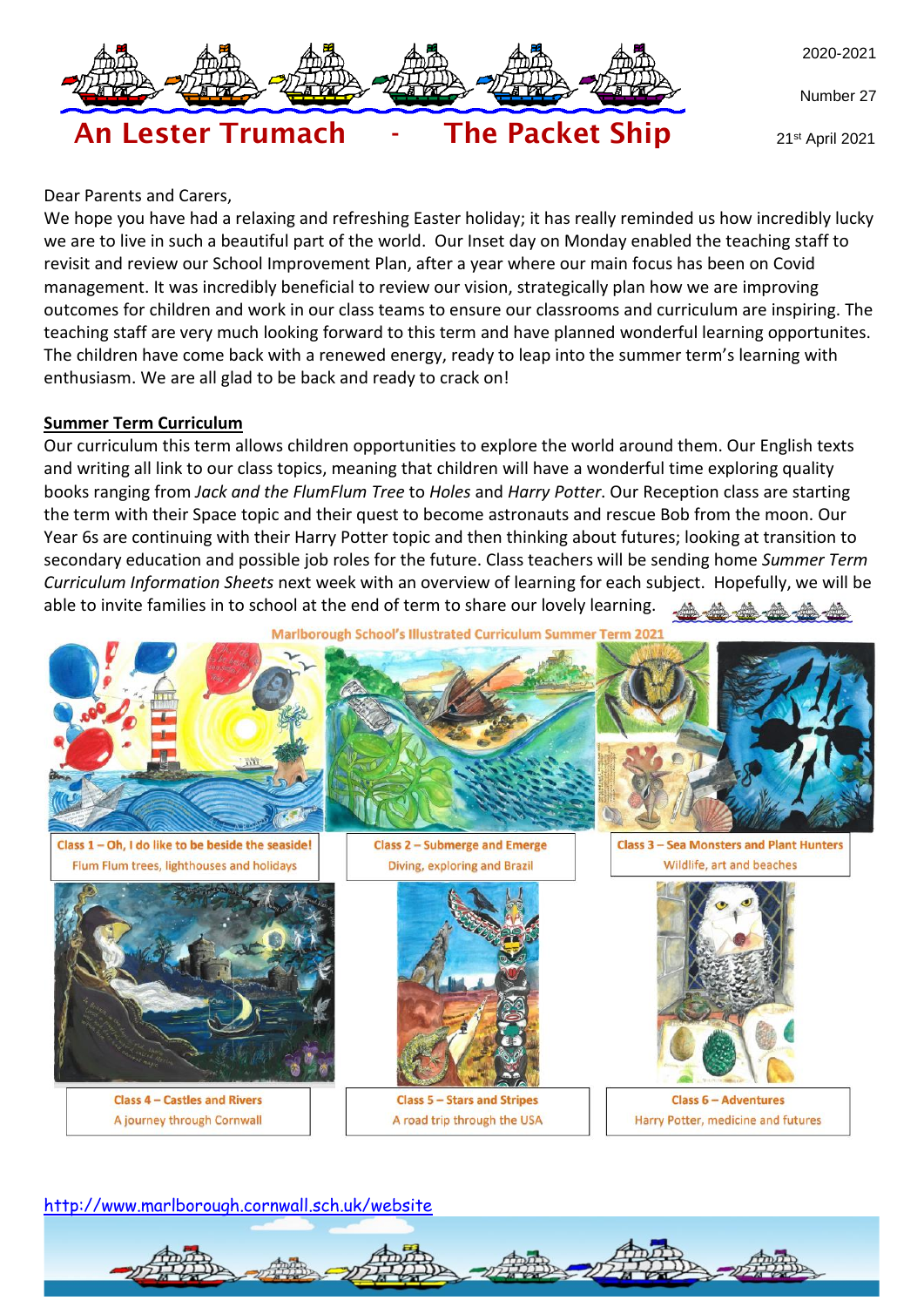# **Learning Out and About and In School**

**Singing Sessions** – This half term Jade will be working with each class on songs for the G7 summit. **7 Songs for G7** is an exciting new song collection for Cornwall's students to come together to sing and enjoy over the next few weeks leading up to, and beyond, the G7 Summit being held in St Ives in June 2021. The song collection, devised and led by Angela Renshaw (Vocal Strategy Lead CMEH), is funded by the Cornwall Music Education Hub, and forms part of Cornwall Council's G7 Educational offer. The collection's concept has Cornwall firmly at its centre. The collection consists of seven unique, diverse songs, all home-grown, composed by Cornish composers.

**Adventure Club** – Each class will have a Summer Term Adventure Club session with Louise Tremewan. The first Adventure Club this term is for Class 5 on the 4<sup>th</sup> of May.

**First Access Music Tuition** – Class 6 are learning the ukulele this term through the *First Access* scheme. The scheme provides free tuition from a music specialist and the loan of a class set of ukuleles for 10 weeks. We are very much looking forward to a ukulele concert at the end of the sessions!

**Summer Term Physical Education** – Please can children come to school dressed in their PE kit on the day they have a full PE session. Please can parents ensure PE kits follow the school uniform guidelines. Reception children will get changed in school as this helps with their independence and motor skills.

| Summer term PE timetable |                                                     |
|--------------------------|-----------------------------------------------------|
| Monday   Class 5         |                                                     |
|                          | Tuesday   Reception and Class 1 with Vicky Pryor    |
|                          | Wednesday   Class 3 and Class 4                     |
|                          | Thursday   Class 2 and Class 6 with Plymouth Argyle |

**Swimming Sessions –** As pools are now reopening Ships and Castles are offering week long intensive sessions with Years 5 and 6 as a priority. Class 6 will be swimming every day during the week beginning 26<sup>th</sup> of April. As their session is from 9am to 10am they can be dropped off at Ships and Castles from 8.30am, where Mr Swiggs will meet them at the front of the building. Class 5 will be swimming everyday during the week beginning 10th May. Their sessions will be from 2pm-3pm so children can be collected from Ships and Castles at 3.15pm.

# **Extra Curricular Clubs**

We are still providing free sports clubs up until half term. Feedback from pupils and families showed that fitness and sporting activity is an aspect that has suffered for some children during the lockdowns. Please encourage your children to attend eligible clubs.

Apologies for this measure, but due to space, adults and maintaining our bubbles we are unable to provide after school clubs for our Key Stage 1 pupils. We are planning that after half term we will have a Class 1 and Class 2 extra curricular clubs.

| <b>Summer Term Extra Curricular Clubs</b> |                                         |
|-------------------------------------------|-----------------------------------------|
| Monday                                    | Class 4 - Coding Club, 3.30pm-4.30pm    |
|                                           | Class 5 - Multisports, 3.30pm-4.30pm    |
| Tuesday                                   | Class 2 - Multisports - 12.30pm-1pm     |
|                                           | Class 5 - Recorder - 12.30pm-1pm        |
| Wednesday                                 | Class 4 - Gardening Club, 3.30pm-4.30pm |
| Thursday                                  | Class 6 - Multisports, 3.30pm-4.30pm    |
| Friday                                    | Class 3 - Multisports, 2pm-3.15pm       |

# **Covid Cases, Symptoms and Testing**

- Please continue to inform the office if your child shows symptoms of Covid-19, is being tested, is awaiting a test result and the outcome of the test.
- Please continue to inform the office if someone in your household has symptoms and the result of the Covid test. All household members need to isolate if someone displays symptoms.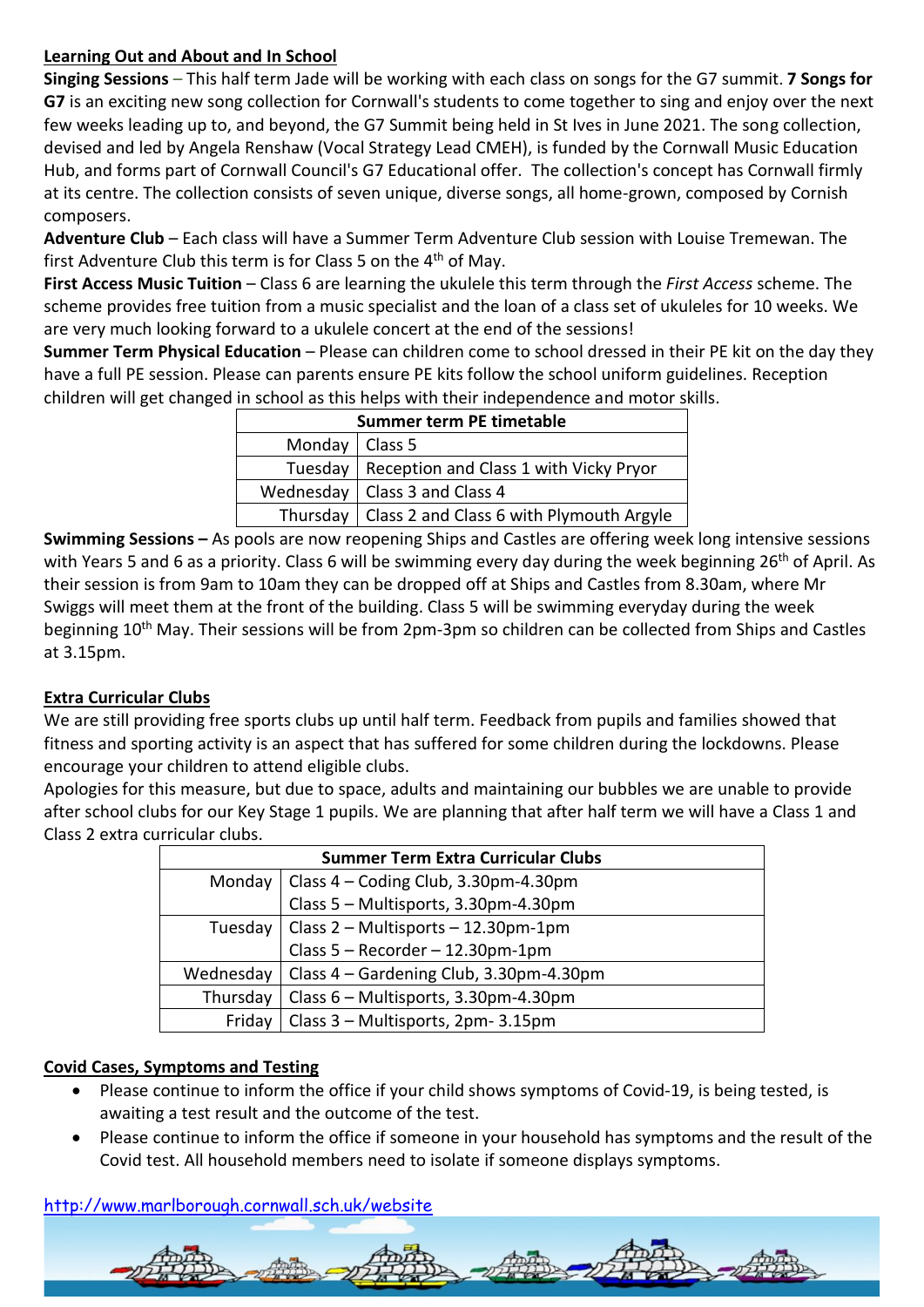## **Covid Update**

There have been no changes to Covid guidelines for schools and therefore each class is still keeping within their own bubble and have increased handwashing and cleaning procedures. Staff are wearing masks when not in their own classrooms and adults are still maintaining social distancing. We ask that parents keep socially distanced and wear a mask when on the school site. Many thanks for your co-operation with these measures.

#### **Mariners Projects**

**Easter Egg Hunt** – Many thanks to the Mariners for setting up and supporting such a wonderful Easter Egg Hunt, it was such a gorgeous day for walking around our stunning local area and using our brains to solve the clues. The hunt managed to raise just over £300 for the development of the school field. Thanks to all who took part!

**School Field Development –** After a delayed start due to Covid, our school field now has the beginnings of a wonderful shelter, ready to welcome our classes and give them the space to learn in the outdoor environment. Many thanks to Sam and Georgie for the design and installation of the shelter. We still need decking planks for the floor if anyone knows of any companies who could donate timber.

**Cuppa and a Catch Up -** Today our lower carpark will provide a space for familes to meet, have tea, coffee, cake, biscuits and spend some time talking about anything! We are planning on making these sessions a regular feature; some with a child development focus, some as a support group for parents and some to enjoy the sunshine and have a cuppa! Any feedback on this would be welcomed. Thanks.

#### **Safeguarding Update**

Our Safeguarding team in school remains the same, with Abi Squibb, Lisa Pearce and Kathy Rowe as Designated Safeguarding Leads. Simon Brown is our new Safeguarding Governor.

If you have any concerns about a child's welfare please talk to any member of staff. If you are unable to get hold of a member of staff, the phone number for the Multi Agency Referral Unit is 0300 1231 116.

**Social Media, Gaming and Children** – There are many pressures put upon children to be part of the social media and gaming world, which can have positive influences on their creativity and communication but there is also the danger of access to inappropriate language, attitudes and behaviours. Current trends and hoaxs are concerning and, although we discuss online safety in school, conversations need to happen at home as well in order for children to talk openly about their online activity and worries. We are aware that primary children from Falmouth have been groomed through Fortnite and luckily, in this case, parents and the police were able to intervene before any harm happened to the children. There is no rush to get your children into technology, they are able to learn how to navigate their way around tech quicker than adults, so do not feel any pressure around the argument of their peers having access to an app or game. A good website with guidance for parents is [youngminds](https://youngminds.org.uk/find-help/for-parents/parents-guide-to-support-a-z/parents-guide-to-support-social-media-and-the-internet/) 

If you have any concerns about your child being online please talk to a member of staff. On our website, there is a CEOPS button which reports straight to the police if you or your child is subject to online abuse or inappropriate materials; [Marlborough School Online Safety](http://www.marlborough.cornwall.sch.uk/website/online_safety/523101)

#### Thursday 22nd April Friday 23rd April Monday 26<sup>th</sup> April Tuesday 27th April Wednesday 28<sup>th</sup> April Thursday 29th April Friday 30th April Turkey Burger Veggie Bean Burger Leek and Potato Soup Smoked Salmon and Pea Pasta Tomato Pasta Herby Cheese Scones Pizza Margarita Sweetcorn Pizza Carrot, Ginger and Coconut Soup Beef Bolognase Roast Veg and Tomato Pasta Coconut Daal Jacket Potato Cheese Roll Sausages and Wedges Veggie Sausages and **Wedges** Pea, Herb and Feta Frittata Fishcakes with Spicy Tomato Sauce Veggie Chickpea Curry with Rice Tomato and Sesame Soup

### **Marlborough Kitchen**

#### **Upcoming lunches are:**